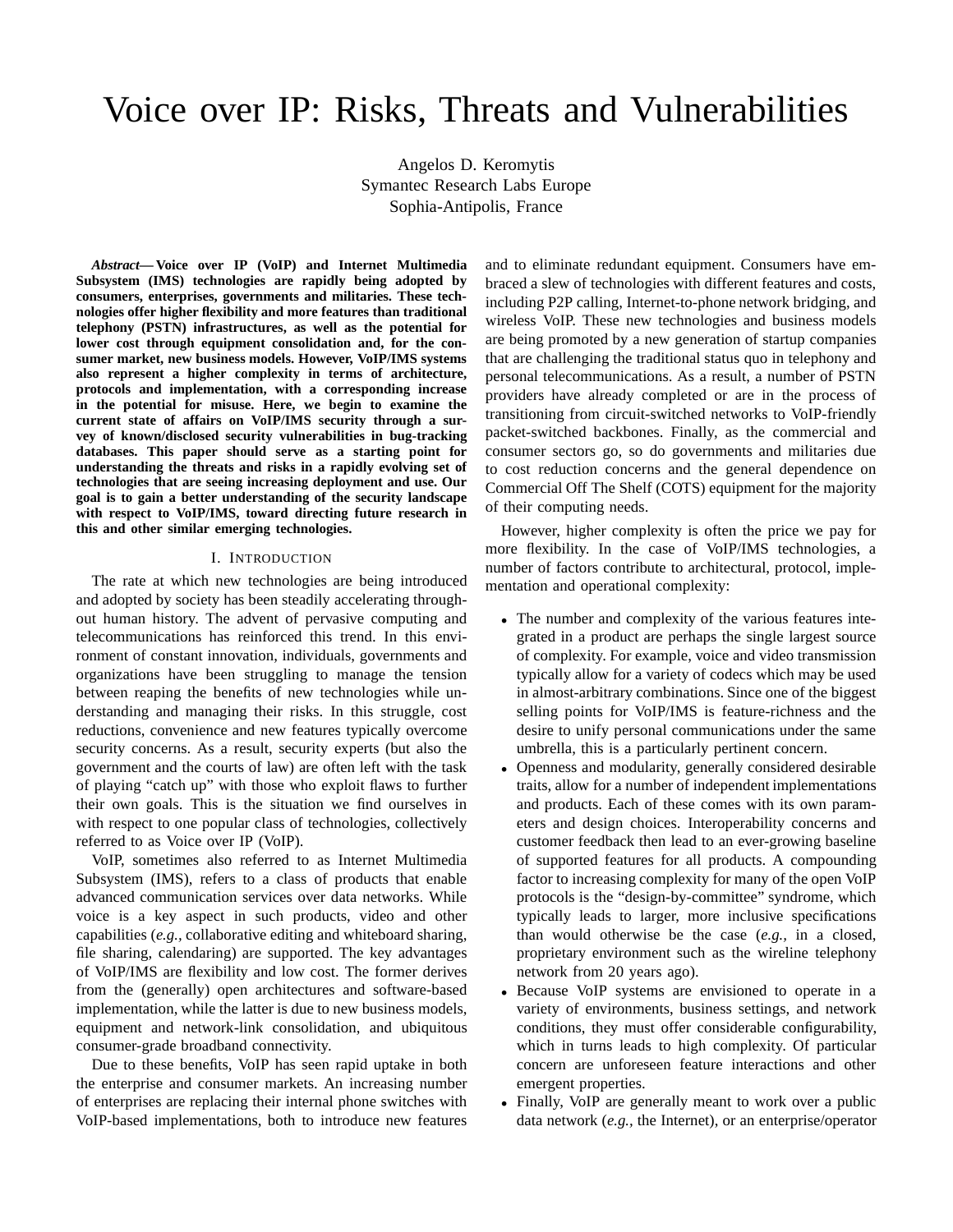network that uses the same underlying technology. As a result, there is a substantial amount of (strictly speaking) non-VoIP infrastructure that is critical for the correct operation of the system, including such protocols/services as DHCP [1], DNS [2], [3], TFTP/BOOTP [4], [5], NAT [6] (and NAT traversal protocols such as STUN [7]), NTP [8], SNMP [9], routing, the web (HTTP [10], [11], TLS/SSL [12], *etc.*) and many others. As we shall see, even a "perfectly secure" VoIP system can be compromised by subverting elements of this infrastructure.

Because of this complexity, which manifests itself both in terms of configuration options and size of the code base for VoIP implementations, VoIP systems represent a very large attack surface. Thus, one should expect to encounter, over time, security problems arising from design flaws (*e.g.,* exploitable protocol weaknesses), undesirable feature interactions (*e.g.,* combinations of components that make new attacks possible or existing/known attacks easier), unforeseen dependencies (*e.g.,* compromise paths through seemingly unrelated protocols), weak configurations, and, not least, implementation flaws.

In this paper, we attempt a first effort at mapping out the space of VoIP threats and risks by conducting a survey of the "actually seen" vulnerabilities and attacks, as reported by the popular press and by bug-tracking databases. Our work is by necessity of evolutionary nature, and this paper represents a current (and limited) snapshot of the complete space. Nonetheless, we believe that it will serve as a valuable starting point for understanding the bigger problem, and as a basis for a more comprehensive analysis in the future.

*Paper Organization:* The remainder of this paper is organized as follows. Section II contains a brief overview of two major VoIP technologies, SIP and UMA. While we refer to other VoIP/IMS systems throughout the discussion, we focus on the specific two technologies as they are both representative, widely used, and well-documented. We discuss VoIP threats in Section III, placing known attacks against VoIP systems within the taxonomy proposed by the VoIP Security Alliance<sup>1</sup>. We analyze our findings in Section IV, and conclude with some preliminary thoughts on the current state of VoIP security, and on possible future directions for security research and practices in Section V.

### II. VOIP TECHNOLOGIES OVERVIEW

In their simplest form, Voice over IP protocols simply enable two (or more) devices to transmit and receive real-time audio traffic that allows their respective users to communicate. In general, VoIP architectures are partitioned in two main components: signaling and media transfer. Signaling covers both abstract notions, such as endpoint naming and addressing, and concrete protocol functions such as parameter negotiation, access control, billing, proxying, and NAT traversal. Depending on the architecture, quality of service (QoS) and device configuration/management may also be part of the signaling protocol (or protocol family). The media transfer aspect of VoIP systems generally includes a comparatively simpler protocol for encapsulating data, with support for multiple codecs and (often, but not always) content security. A commonly used media transfer protocol is RTP [13], with a version supporting encryption and integrity (SRTP [14]) defined but not yet widely used. The RTP protocol family also includes RTCP, which is used to control certain RTP parameters between communicating endpoints.

However, a variety of other features are generally also desired by users and offered by providers as a means for differentiation by competing technologies and services, such video, integration with calendaring and file sharing, and bridging to other networks (*e.g.,* to the "regular" telephony network). Furthermore, a number of different decisions may be made when designing a VoIP system, reflecting different requirements and approaches to addressing, billing, mobility, security and access control, usability, and other issues. Consequently, there exist a variety of different VoIP/IMS protocols and architectures. For concreteness, we will focus our attention on a popular and widely deployed technology: the Session Initiation Protocol (SIP) [15]. We will also discuss the Unlicensed Mobile Access (UMA) architecture [16], as a different approach to VoIP that is gaining traction among wireless telephony operators. In the rest of this section, we give a high-level overview of SIP and UMA, followed by a brief description of the salient points of a few other popular VoIP systems, such as H.323 and Skype. We will refer back to this overview when discussing the threat space and specific vulnerabilities in Section III.

#### *A. Session Initiation Protocol*

SIP is a protocol standardized by the Internet Engineering Task Force (IETF), and is designed to support the setup of bidirectional communication sessions including, but not limited to, VoIP calls. It is similar in some ways to HTTP, in that it is text-based, has a request-response structure, and even uses a mechanism based on the HTTP Digest Authentication [17] for user authentication. However, it is an inherently stateful protocol that supports interaction with multiple network components (*e.g.,* middleboxes such as PSTN bridges). While its finite state machine is seemingly simple, in practice it has become quite large and complicated — an observation supported by the fact that the main SIP RFC [15] is one of the longest ever defined.

SIP can operate over a number of transport protocols, including TCP [18], UDP [19] and SCTP [20]. UDP is generally the preferred method due to simplicity and performance, although TCP has the advantage of supporting TLS protection of call setup. However, recent work on Datagram TLS (DTLS) [21] may render this irrelevant. SCTP, on the other hand, offers several advantages over both TCP and UDP, including DoS resistance [22], multi-homing and mobility support, and logical connection multiplexing over a single channel.

In the SIP architecture, the main entities are end points (whether softphones or physical devices), a proxy server, a registrar, a redirect server, and a location server. Figure 1 shows a high-level view of the SIP entity interactions. The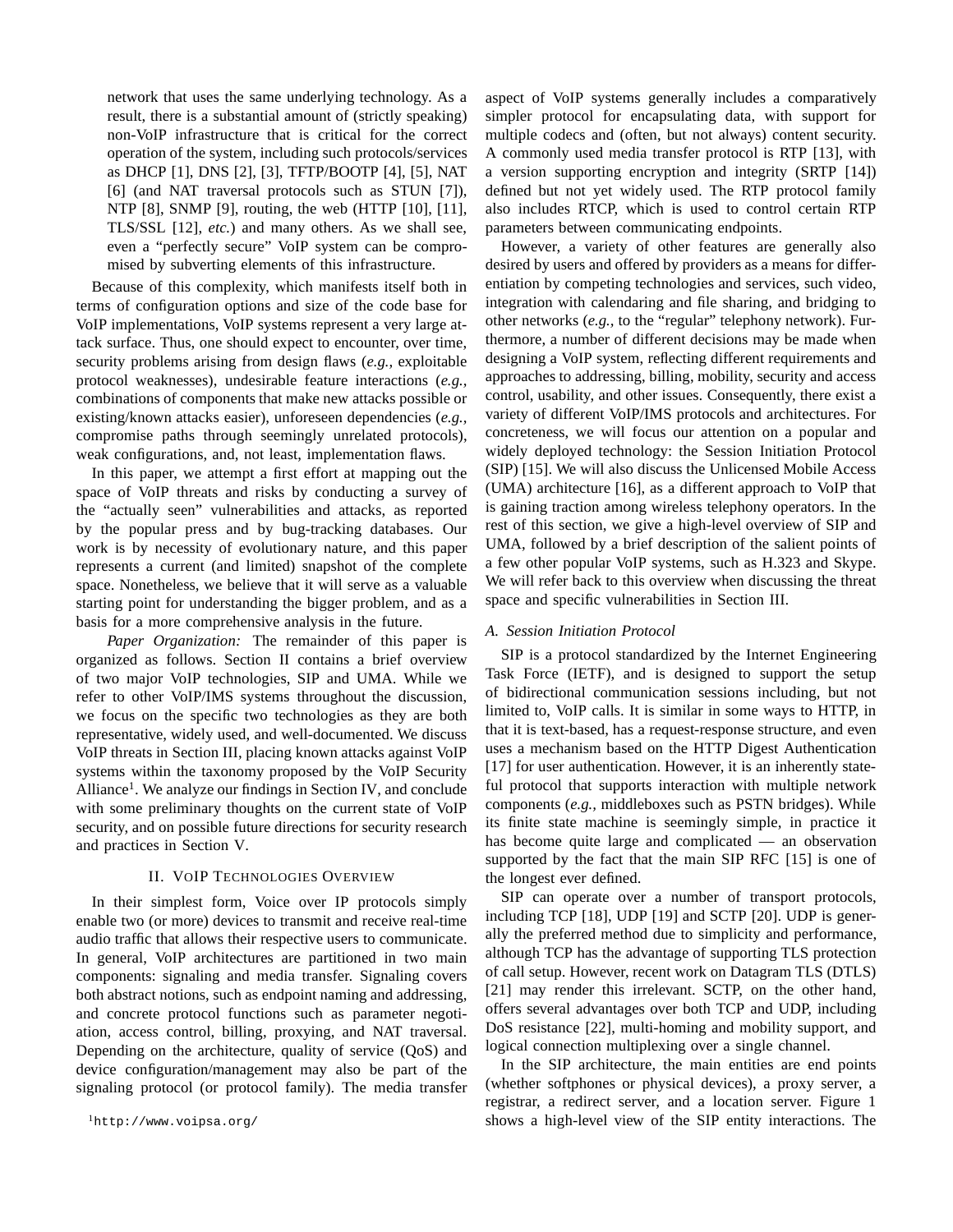

Fig. 1. Session Initiation Protocol (SIP) entity interactions. User Alice registers with her domain's Registrar (1), which stores the information in the Location Server (2). When placing a call, Alice contacts her local Proxy Server (3), which may consult the Location Server (4). A call may be forwarded to another Proxy Server (5), which will consult its domain Location Server (6) before forwarding the call to the final recipient. After the SIP negotiation terminates, RTP is used directly between Alice and Bob to transfer media content. For simplicity, this diagram does not show the possible interaction between Alice and a Redirection Server (which would, in turn, interact with the Location Server).

registrar, proxy and redirect servers may be combined, or they may be separate entities operated independently. Endpoints communicate with a registrar to indicate their presence. This information is stored in the location server. A user may be registered via multiple endpoints simultaneously.

During call setup, the endpoint communicates with the proxy which uses the location server to determine where the call should be routed to. This may be another endpoint in the same network (*e.g.,* within the same enterprise), or another proxy server in another network. Alternatively, endpoints may use a redirect server to directly determine where a call should be directed to; redirect servers consult with the location server in the same way that proxy servers operate during call setup. Once an end-to-end channel has been established (through one or more proxies) between the two endpoints, SIP negotiates the actual session parameters (such as the codecs, RTP ports, *etc.*) using the Session Description Protocol (SDP) [23].

Figure 2 shows the message exchanges during a two-party call setup. Alice sends an INVITE message to the proxy server, optionally containing session parameter information encoded within SDP. The proxy forwards this message directly to Bob, if Alice and Bob are users of the same domain. If Bob is registered in a different domain, the message will be relayed to Bob's proxy, and from there to Bob. Note that the message may be forwarded to multiple endpoints, if bob is registered from multiple locations. While these are ringing (or otherwise indicating that a call setup is being requested), RINGING messages are sent back to Alice. Once the call has been accepted, an OK message is sent to Alice, containing his preferred parameters encoded within SDP. Alice responds with an ACK message. Alice's session parameter preferences may be encoded in the INVITE or the ACK message.

Following this exchange, the two endpoints can begin trans-



Fig. 2. Message exchanges during a SIP-based two-party call setup.

mitting voice, video or other content (as negotiated) using the agreed-upon media transport protocol, typically RTP. While the signaling traffic may be relayed through a number of SIP proxies, the media traffic is exchanged directly between the two endpoints. When bridging different networks, *e.g.,* PSTN and SIP, media gateways may disrupt the end-to-end nature of the media transfer. These entities translate content (*e.g.,* audio) between the formats that are supported by the different networks.

Because signaling and media transfer operate independent of each other, the endpoints are responsible for indicating to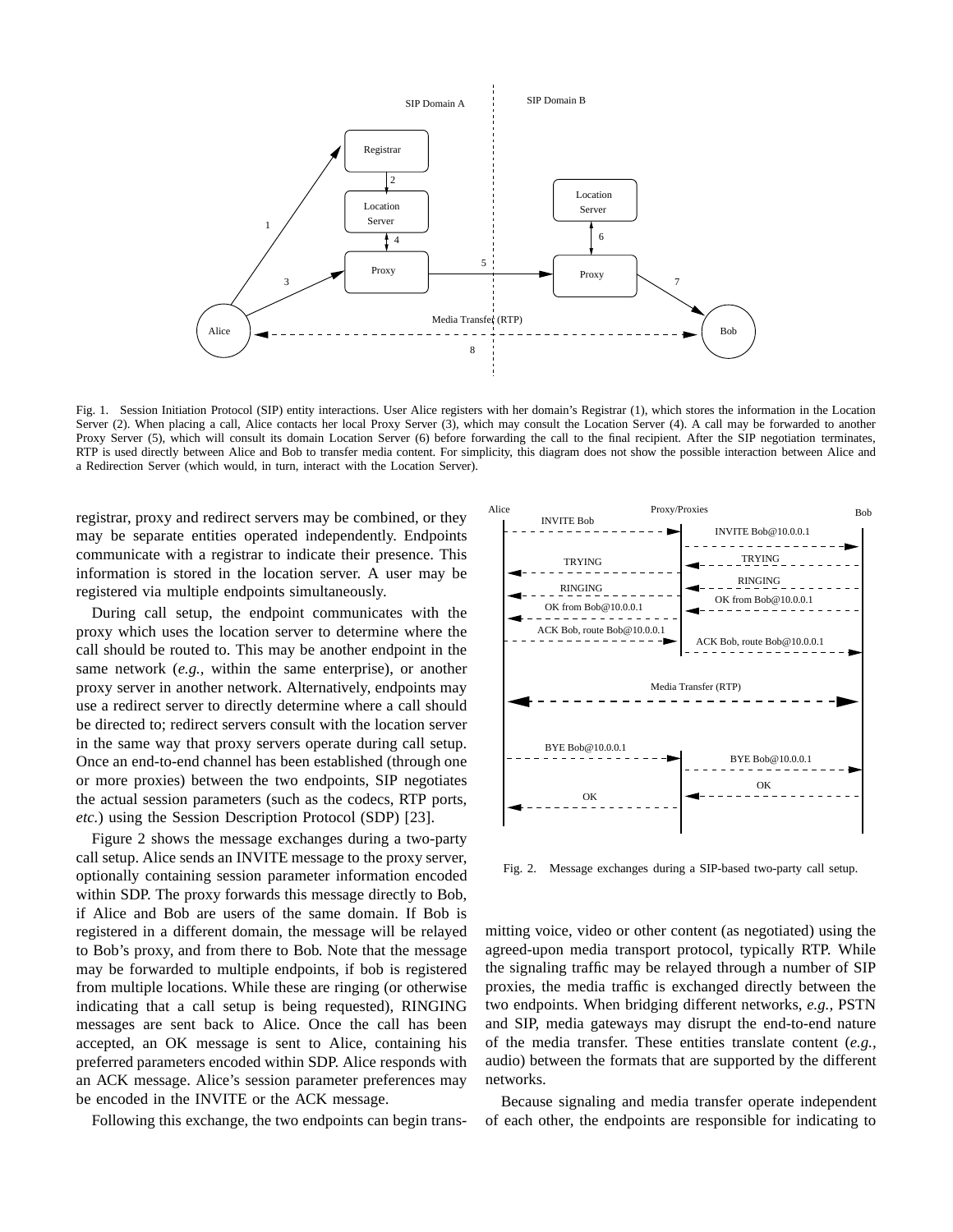

Fig. 3. SIP Digest Authentication

the proxies that the call has been terminated, using a BYE message which is relayed through the proxies along the same path as the call setup messages.

There are many other protocol interactions supported by SIP, that cover many common (and uncommon) scenarios including call forwarding (manual or automatic), conference calling, voicemail, *etc.* Typically, this is done by semantically overloading SIP messages such that they can play various roles in different parts of the call. We shall see in Section III examples of how this flexibility and protocol modularity can be used to attack the system.

All SIP traffic is transmitted over port 5060 (UDP or TCP). The ports used for the media traffic, however, are dynamic and negotiated via SDP during call setup. This poses some problems when Network Address Translation (NAT) or firewalls are traversed. Typically, these have to be stateful and understand the SIP exchanges so that they can open the appropriate RTP ports for the media transfer. In the case of NAT traversal, endpoints may use protocols like STUN to enable communication. Alternatively, the Universal Plug-and-Play (uPnP) protocol  $2$  may be used in some environments, such as residential broadband networks consisting of a single subnet behind a NAT gateway.

Authentication between endpoints, the registrar and the proxy typically uses HTTP Digest Authentication, as shown in Figure 3. This is a simple challenge-response protocol that uses a shared secret key along with a username, domain name, a nonce, and specific fields from the SIP message to compute a cryptographic hash. Using this mechanism, passwords are not transmitted in plaintext form over the network. It is worth noting that authentication may be requested at almost any point



Fig. 4. Unlicensed Mobile Access (UMA) conceptual architecture

during a call setup. We shall later see an example where this can be abused by a malicious party to conduct toll fraud in some environments.

For more complex authentication scenarios, SIP can use S/MIME encapsulation [24] to carry complex payloads, including public keys and certificates. When TCP is used as the transport protocol for SIP, TLS can be used to protect the SIP messages. TLS is required for communication among proxies, registrars and redirect servers, but only recommended between endpoints and proxies or registrars. Alternatively, IPsec [25] may be used to protect all communications, regardless of the transport protocol. However, because few implementations integrate SIP, RTP and IPsec, it is left to system administrators to figure out how to setup and manage such configurations.

### *B. Unlicensed Mobile Access*

UMA is a 3GPP standard for enabling transparent access to mobile circuit-switched voice networks, packet-switch data networks and IMS services using any IP-based substrate. Handsets supporting UMA can roam between the operator's wireless network (usually referred to as a Radio Access Network, or RAN) and the Internet without losing access. For example, a call that is initiated over the RAN can then be routed, without being dropped and with no user intervention, over the public Internet if conditions are more favorable (*e.g.,* stronger WiFi signal in the user's premises, or in a hotel wireless hotspot while traveling abroad). For consumers, UMA offers better connectivity and the possibility of lower cost by enabling new business models and reducing roaming charges (under some scenarios). For operators, UMA reduces the need for additional spectrum, cellphone towers and related equipment. A variety of cellphones supporting UMA over WiFi currently exist, along with home gateways and USB-stick softphones. More recently, some operators have introduced femtocells (ultra-low power RAN cells intended for consumerdirected deployment) that can act as UMA gateways, allowing any mobile handset to take advantage of UMA where such devices are deployed.

The basic approach behind UMA is to encapsulate complete GSM and 3G radio frames (except for the over-the-air crypto) inside IP packets. These can then be transmitted over any IP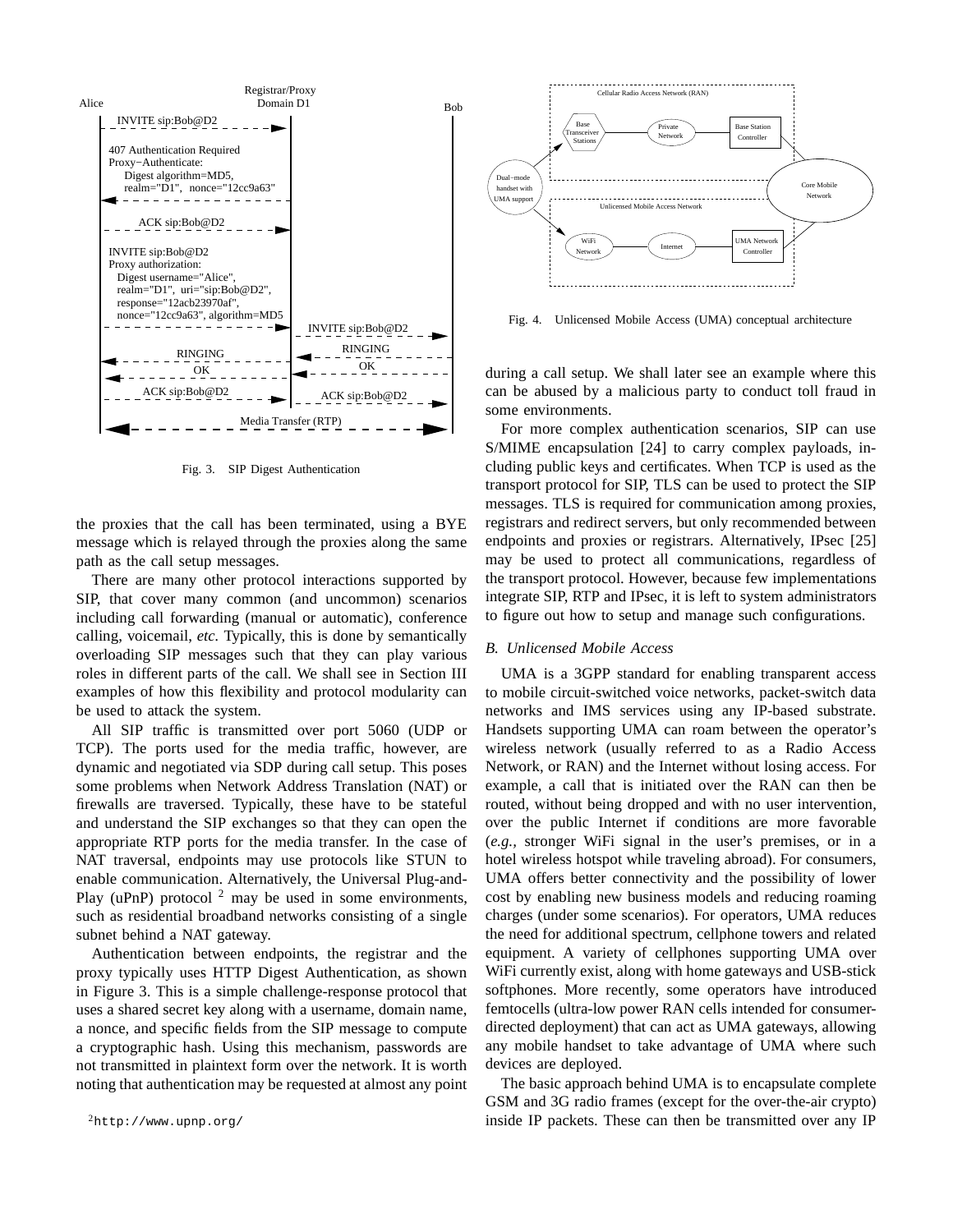network, including the Internet. This means that the mobile operator can continue to use the existing back-end equipment; all that is needed is a gateway that decapsulates the GSM/3G frames and injects them to the existing circuit-switched network (for voice calls), as can be seen in Figure 4.

To protect both signaling and media traffic confidentiality and integrity while traversing untrusted (and untrustworthy) networks, UMA uses IPsec. All traffic between the handset (or, more generally, UMA endpoint) and the provider's UMA Network Controller (or a firewall/VPN concentrator screening traffic) is encrypted and integrity-protected using ESP [26]. The use of IPsec provides a high level of security for the traffic, once keys and other parameters have been negotiated. For that purpose, the IKEv2 key management protocol [27] is used. Authentication uses the EAP-SIM [28] (for GSM handsets) and EAP-AKA [29] (for UMTS handsets) profiles. Authentication is asymmetric: the provider authenticates to the handset using digital signatures and public key certificates, while the handset authenticates using a SIM-embedded secret key. It is worth pointing out that UMA provides stronger authentication guarantees than the baseline cellphone network, in that the provider does not authenticate to the handset in a RAN. Furthermore, the cryptographic algorithms used in IPsec (AES and 3DES) are considered significantly stronger than the on-the-air algorithms used in GSM.

Despite the use of strong cryptography and sound protocols, UMA introduces some new risks in the operator networks, since these now have to be connected to the public Internet in a much more intimate fashion. In particular, the security gateway must process IPsec traffic, including the relatively complex IKEv2 protocol, and a number of UMA-related discovery and configuration protocols. These increase the attack surface and overall security exposure of the operators significantly.

#### *C. Other VoIP/IMS Systems*

H.323 is an ITU-defined protocol family for VoIP (audio and video) over packet-switched data networks. The various subprotocols are encoded in ASN.1 format. In the H.323 world, the main entities are terminals (software or physical phones), a gateway, a gatekeeper and a back-end service. The gatekeeper is responsible for address resolution, controlling bandwidth use and other management functions, while the gateway connects the H.323 network with other networks (*e.g.,* PSTN, or a SIP network). The back-end service maintains data about the terminals, including configuration, access and billing rights, *etc.* An optional multipoint control unit may also exist to enable multipoint communications, such as a teleconference. To setup a H.323 call, terminals first interact with the gatekeeper using the H.225 protocol over either TCP or UDP to receive authorization and perform address resolution. Using the same protocol, they then establish the endto-end connection to the remote terminal (possibly through one or more gateways). At that point, H.245 over TCP is used to negotiate the parameters for the actual media transfer, including ports, which uses RTP (as in the case of SIP). A number of other protocols within the H.323 framework covering security, interoperability with PSTN, teleconferencing, and others. Authentication may be requested at several steps during call setup, and typically depends on symmetric keys but may also use digital signatures. Voice encryption is also supported through SRTP and MIKEY [30]. Unlike SIP, H.323 does not use a well-known port, making firewall traversal even more complicated.

Skype<sup>3</sup> is a peer-to-peer VoIP system that was originally available as a softphone for desktop computers but has since been integrated into cellphones and other handheld devices, either as an add-on or as the exclusive communication mechanism. It offers voice, video, and text messaging to all other Skype users free of charge, and provides bridging (typically for a fee) to the PSTN both for outgoing and incoming calls and text messages (SMS). The underlying protocol is proprietary, and the software itself incorporates several antireverse engineering techniques. Nonetheless, some analysis [31], [32] and reverse engineering [33] have taken place, indicating both the ubiquitous use of strong cryptography and the presence of some software bugs (at the time of the work). The system uses a centralized login server but is otherwise fully distributed with respect to intra-Skype communications.

A number of chat (IM) networks, such as the AOL Instant Messenger, Microsoft's Live Messenger, Yahoo! Messenger, and Google Talk offer voice and video capabilities as well. Although each network uses its own (often proprietary) protocol, there exist bridges between most of them, allowing inter-IM communication at the text level. In most of these networks, users can place outgoing voice calls to the PSTN. Some popular IM clients also integrate SIP support.

#### III. VOIP THREATS

In trying to understand the threat space against VoIP, our approach is to place known vulnerabilities within a structured framework. While a single taxonomy is not likely to be definitive, using several different viewpoints and mapping the vulnerability space along several axis may reveal trends and areas that merit further analysis.

As a starting point, we use the taxonomy provided by the Voice over IP Security Alliance (VoIPSA)<sup>4</sup>. VoIPSA is a vendor-neutral, not for profit organization composed of VoIP and security vendors, organizations and individuals with an interest in securing VoIP protocols, products and installations. In addition, we place the surveyed vulnerabilities within the traditional threat space of confidentiality, integrity, availability (CIA). Finally, we consider whether the vulnerabilities exploit bugs in the protocol, implementation or system configuration. In future work, we hope to expand the number of views to the surveyed vulnerabilities and to provide more in-depth analysis.

The VoIPSA security threat taxonomy [34] aims to define the security threats against VoIP deployments, services, and end users. The key elements of this taxonomy are:

<sup>3</sup>http://www.skype.com/

<sup>4</sup>http://www.voipsa.org/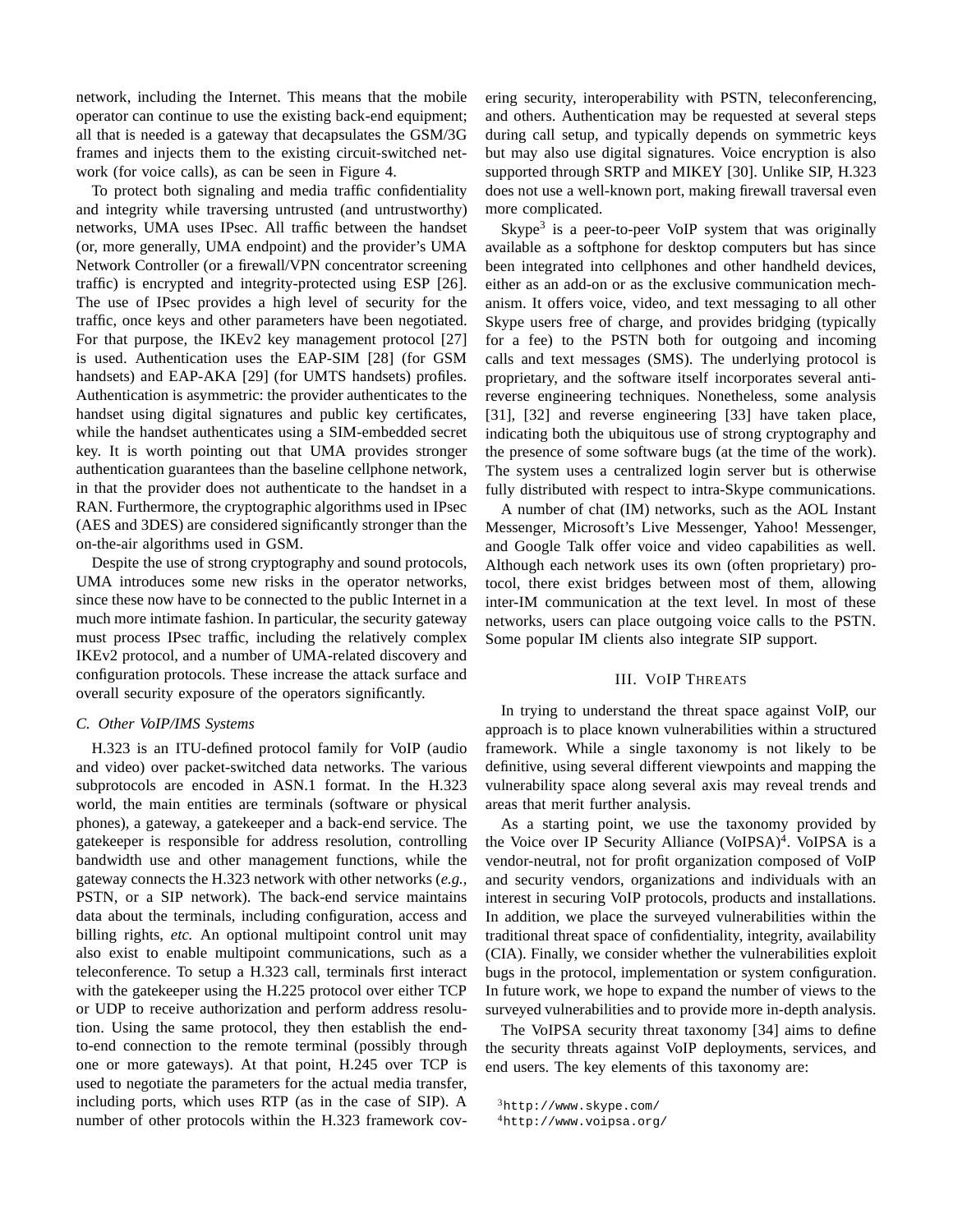- 1) **Social threats** are aimed directly against humans. For example, misconfigurations, bugs or bad protocol interactions in VoIP systems may enable or facilitate attacks that misrepresent the identity of malicious parties to users. Such attacks may then act as stepping stones to further attacks such as phishing, theft of service, or unwanted contact (spam).
- 2) **Eavesdropping, interception, and modification threats** cover situations where an adversary can unlawfully and without authorization from the parties concerned listen in on the signaling (call setup) or the content of a VoIP session, and possibly modify aspects of that session while avoiding detection. Examples of such attacks include call re-routing and interception of unencrypted RTP sessions.
- 3) **Denial of service threats** have the potential to deny users access to VoIP services. This may be particularly problematic in the case of emergencies, or when a DoS attack affects all of a user's or organization's communication capabilities (*i.e.,* when all VoIP and data communications are multiplexed over the same network which can be targeted through a DoS attack). Such attacks may be VoIP-specific (exploiting flaws in the call setup or the implementation of services), or VoIPagnostic (*e.g.,* generic traffic flooding attacks). They may also involve attacks with physical components (*e.g.,* physically disconnecting or severing a cable) or through computing or other infrastructures (*e.g.,* disabling the DNS server, or shutting down power).
- 4) **Service abuse threats** covers the improper use of VoIP services, especially (but not exclusively) in those situations where such services are offered in a commercial setting. Examples of such threats include toll fraud and billing avoidance [35], [36].
- 5) **Physical access threats** refer to inappropriate/unauthorized physical access to VoIP equipment, or to the physical layer of the network (following the ISO 7-layer network stack model).
- 6) **Interruption of services threats** refer to non-intentional problems that may nonetheless cause VoIP services to become unusable or inaccessible. Examples of such threats include loss of power due to inclement weather, resource exhaustion due to over-subscription, and performance issues that degrade call quality.

In our discussion of vulnerabilities (whether theoretical or demonstrated) that follows, we shall mark each item with a tuple  $(V, T, K)$ , where:

- $V \in \{1, 2, 3, 4, 5, 6\}$ , where each number refers to an element in the VoIPSA threat taxonomy from above
- $T \in \{C_1, I_1, A_1\}$ , referring to Confidentiality, Integrity and Availability respectively
- $K \in \{P_2, I_2, C_2\}$ , referring to Protocol, Implementation and Configuration respectively

For example, an item marked as  $(1, C_1, C_2)$  refers to a vulnerability that targets the user (Social threat), violating Confidentiality via a Configuration problem or bug. In some cases, the same underlying vulnerability may be used to perform different types of attacks. We will be discussing all such significant attack variants.

## *A. Disclosed Vulnerabilities*

Threats against VoIP system availability by exploiting implementation weaknesses are fairly common. For example, some implementations where shown to be vulnerable to crashes or hanging (livelock) when given empty, malformed, or large volumes of [37]–[150] INVITE or other messages  $(3, A_1, I_2)$ . It is worth noting that the same vulnerability may be present across similar protocols on the same platform and product [44] due to code sharing and internal software structure, or to systems that need to understand VoIP protocols but are not nominally part of a VoIP system [151]. The reason for the disproportionately large number of denial of service vulnerabilities is because of the ease with which such failure can be diagnosed, especially when the bug is discovered through automated testing tools (*e.g.,* fuzzers). Many of these vulnerabilities may in fact be more serious than a simple denial of service due to a crash, and could possibly lead to remote code injection and execution.

Unexpected interactions between different technologies used in VoIP systems can also lead to vulnerabilities. For example, in some cases cross-site scripting (XSS) attacks were demonstrated against the administrator- and customer-facing management interface (which was web-based) by injecting malicious Javascript in selected SIP messages [152]–[159]  $(1, I<sub>1</sub>, I<sub>2</sub>)$ , often through SQL injection vulnerabilities [160], [161]. The same vulnerability could also be used to commit toll fraud by targeting the underlying database  $(4, I_1, I_2)$ . XSS attacks that are not web-oriented have also been demonstrated, with one of the oldest VoIP-related vulnerabilities [162] permitting shell command execution  $(1, I_1, I_2)$ . Another weboriented attack vector is Cross Site Request Forgery (CSRF), whereby users visiting a malicious page can be induced to automatically (without user intervention, and often without any observable indications) perform some action on the web servers (in this case, VoIP web-based management interface) that their browser is already authenticated to [163]  $(1, I_1, I_2)$ . Other privilege-escalation vulnerabilities through the web interface also exist [164]  $(1, I_1, I_2)$ .

The complexity of the SIP finite state machine has sometimes led to poor implementations. For example, one vulnerability [165] allowed attackers to confuse a phone receiving a call into silently completing the call, which allowed the adversary to eavesdrop on the device's surroundings  $(2, C_1, I_2)$ . The same vulnerability could be used to deny call reception at the target, since the device was already marked as busy  $(3, A<sub>1</sub>, I<sub>2</sub>)$ . In other cases, it is unclear to developers what use of a specific protocol field may be, in which case they may silently ignore it. Occasionally, such information is critical for the security of the protocol exchange, and omitting or not checking it allows adversaries to perform attacks such manin-the-middle or traffic interception [166]  $(2, C_1 + I_1, I_2)$ , or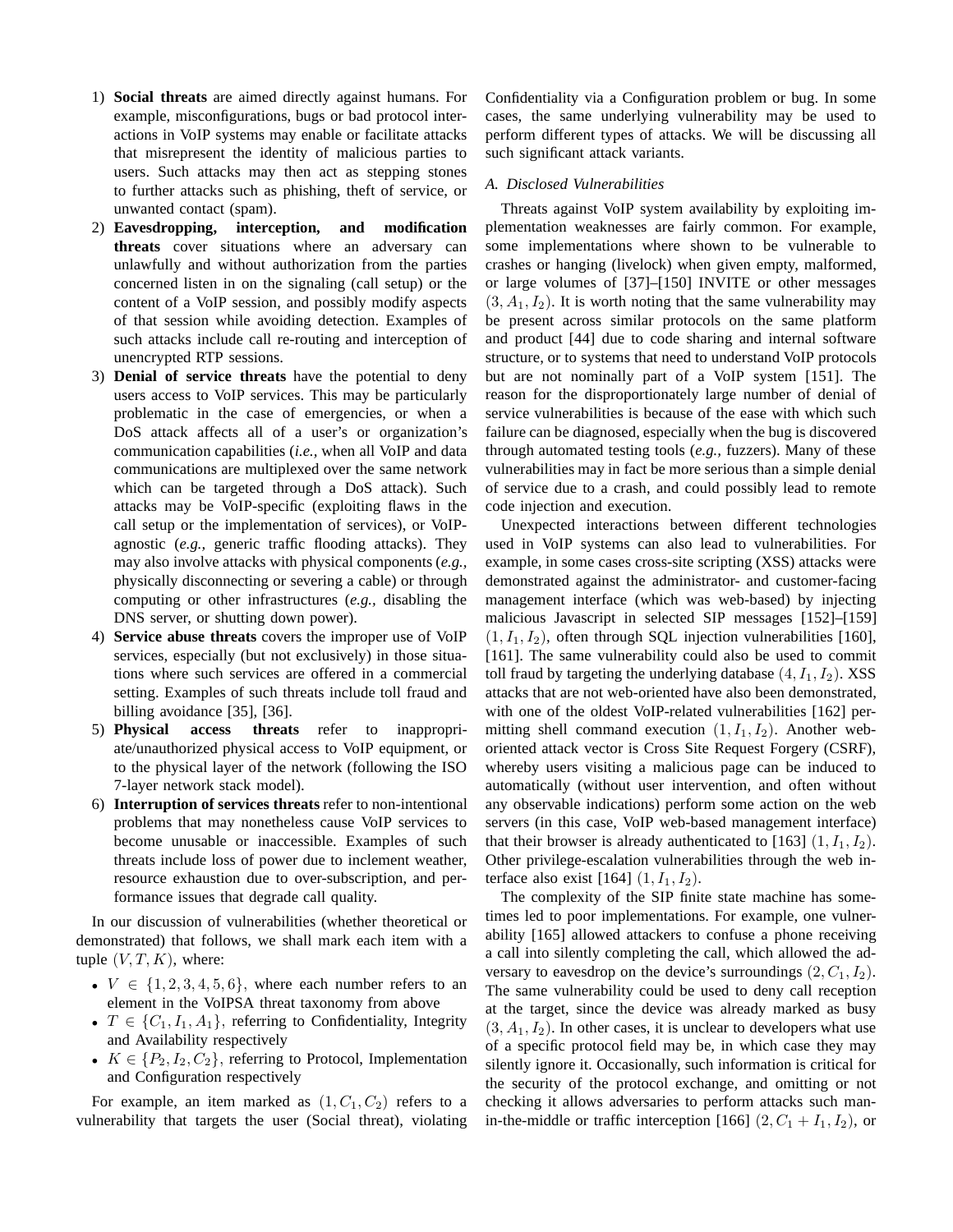to bypass authentication checks [167], [168]  $(4, I_1, I_2)$ .

Since SIP devices are primarily software-driven, they are vulnerable to the same classes of vulnerabilities as other software. For example, buffer overflows are possible even against SIP "hardphones", much less softphones, allowing adversaries to gain complete control of the device [40], [64], [65], [169]– [191]  $(2, I_1, I_2)$ . Such vulnerabilities typically arise from a combination of poor (non-defensive) programming practices, insufficient testing, and the use of languages, such as C and C++ that support unsafe operations. Sometimes, these vulnerabilities appear in software that is not directly used in VoIP but must be VoIP-aware, *e.g.,* firewalls [192] or protocol analyzers [193]  $(2, I_1, I_2)$ . It is also worth noting that these are not the only types of vulnerabilities that can lead to remote code execution [59], [194]–[198]. Other input validation failures can allow attackers to download arbitrary files from a user's machine  $(1, C_1, I_2)$  or to place calls [199]  $(1, I<sub>1</sub>, I<sub>2</sub>)$  by supplying specially encoded URIs [200] or other parameters.

A significant risk with VoIP devices is the ability of adversaries to misrepresent their identity (*e.g.,* their calling number). Such vulnerabilities [201] sometimes arise due to the lack of cross-checking of information provided across several messages during call setup and throughout the session  $(1, I_1, I_2).$ 

Similar failures to cross-check and validate information can lead to other attacks, such as indicating whether there is pending voicemail for the user  $[202]$   $(1, I<sub>1</sub>, I<sub>2</sub>)$ , or where attackers may spoof incoming calls by directly connecting to a VoIP phone  $[203]$ – $[205]$   $(1, I<sub>1</sub>, I<sub>2</sub>)$ .

Undocumented, on-by-default features are another source of vulnerabilities. These are often remnants from testing and debugging during development that were not disabled when a product shipped [206]–[210]. As a result, they often offer privileged access to services and data on a device that would not be otherwise available [211]–[216]  $(1, C_1, I_2)$ . One particularly interesting vulnerability allowed an attacker to place outgoing calls through the web management interface [217],  $[218]$   $(4, I_1, C_2)$ .

A significant class of vulnerabilities in VoIP devices revolves around default configurations, and in particular default usernames and passwords [216], [219]–[228]  $(2, C_1 + I_1, C_2)$ . Lists of default accounts are easy to find on the Internet via a search engine. Users often do not change these settings; ironically, this seems to be particularly so for administrative accounts, which are rarely (if ever) used in the home/SOHO environment. Other default settings involve NTP servers [229] and DNS servers [230]  $(2, C_1 + I_1, C_2)$ .

Call interception vulnerabilities are a big concern with VoIP systems, given the plethora of tools for decoding video and audio streams and the ease of eavesdropping network traffic, especially on the local subnet. Sometimes, such vulnerabilities arise from strange protocol interactions and implementation decisions. For example, caching the location (address) of a VoIP phone based on the IP address used during boot time (using TFTP) seems a reasonable approach; however,

since the boot and VoIP stacks are not necessarily tightly integrated, interaction with one protocol can have adverse effects (*e.g.,* changing the perceived location of the phone) in the other protocol [231]  $(2, C_1, I_2)$ . Other instances of such vulnerabilities involve improper/insufficient credential checking by the registrar or proxy [232] or by the SNMP server [233], which can lead to traffic interception  $(2, C_1, I_2)$ and user impersonation  $(1, I_1, I_2)$ .

The integration of several capabilities in VoIP products, *e.g.,* a web server used for the management interface, can lead to vulnerabilities being imported to the VoIP environment that would not otherwise apply. In the specific example of an integrated web server, directory traversal bugs [234] or similar problems (such as lack of proper authentication in the web interface) [235], [236] can allow adversaries to read arbitrary files or other information from the device  $(1, C_1, I_2)$ . SIP (or, more generally, VoIP) components integrated with firewalls may also interact in undesirable ways. For example, improper handling of registration requests may allow attackers to receive messages intended for other users [237]  $(2, C_1, I_2)$ . Other such examples include failure to authenticate server certificates in wireless environments, enabling man-in-themiddle and eavesdropping attacks [238], [239]  $(2, C_1, I_2)$ .

Predictability and lack of proper use (or sources) of randomness is another vulnerability seen in VoIP products. For example, predictable values in SIP header messages [240] allows malicious users to avoid registering but continue using the service  $(4, I_1, I_2)$ .

Protocol responses to carefully crafted messages can reveal information about the system or its users to an attacker. Although this has been long understood in limited-domain protocols (*e.g.,* remote login), with measures taken to normalize responses such that no information is leaked, the complexity of VoIP (and other) protocols make this infeasible. As a result, information disclosure vulnerabilities abound [241],  $[242]$   $(1, C_1, I_2)$ .

Some of the most serious non-implementation type of vulnerabilities are those where the specification permits behavior that is exploitable. For example, certain vendors permit the actual URI in a SIP INVITE call and the URI used as part of the Digest Authentication to differ, which (while arguably permitted by the specification) allows credential reuse and toll fraud [243], [244]  $(4, I_1, P_2)$ .

While rare, protocol-level vulnerabilities also exist. These represent either outright bugs in the specification, or unforeseen interaction between different protocols or protocol components. For large, complicated protocols such as SIP and H.323, where components (code, messages, *etc.*) are semantically overloaded and reused, it is perhaps not surprising that such emergent properties exist. One good example is the relay attack possible with the SIP Digest Authentication [245], whereby an adversary can reuse another party's credentials to obtain unauthorized access to SIP or PSTN services (such as calling a premium or international phone line)  $(4, I_1, P_2)$ . This attack, depicted in Figure 5, is possible because authentication may be requested in response to an INVITE message at any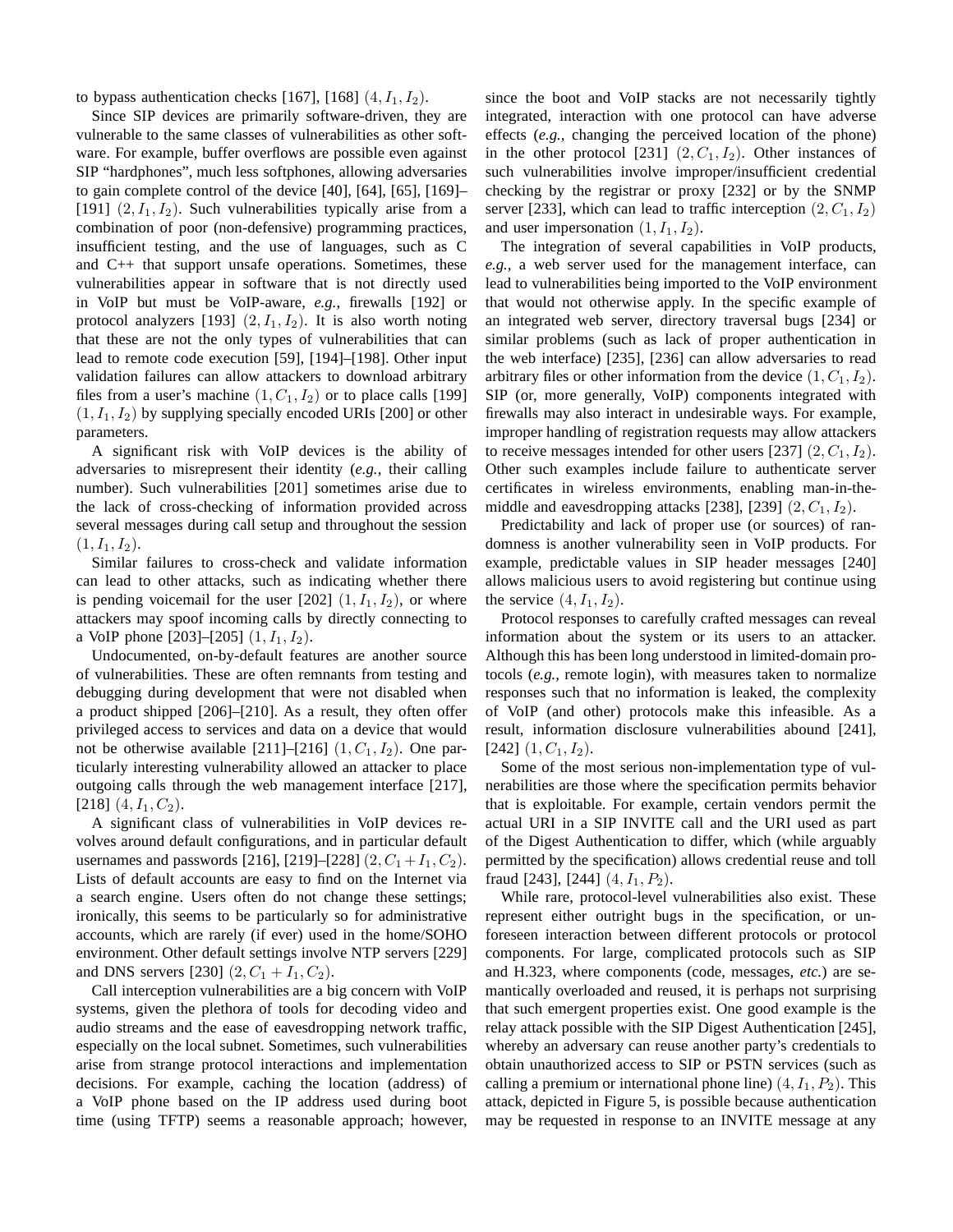

Fig. 5. SIP relay attack

time during a call, and the responder may issue an INVITE message during a call either automatically (because of timer expirations) or through a user action (*e.g.,* placing the caller on hold in order to do a call transfer).

#### IV. DISCUSSION

Looking at the vulnerabilities we have considered, a few patterns emerge. First, as we can see in our informal classification of vulnerability effects show in Figure 6, half of the problems lead to a denial of service in either an end-device (phone, softphone) or a server (proxy, registrar, *etc.*). This is not altogether surprising, since denial of service (especially a crash) is something that is easily diagnosed. In many cases, the problem was discovered by automated testing, such as protocol or software fuzzing; software failures are relatively easy to determine in such settings. Some of these vulnerabilities could in fact turn out to be more serious, *e.g.,* a memory corruption leading to a crash could be exploitable to mount a code injection attack. The second largest class of vulnerabilities allows an adversary to control the device, whether by code injection, default passwords and services, or authentication failures. Note that we counted a few of the vulnerabilities (approximately 10%) more than once in this classification.

The same pattern with respect to the predominance of denial of service vulnerabilities holds when we look at the breakdown according to the VoIPSA taxonomy, shown in Figure 7. It should not be surprising that, given the nature of the vulnerabilities disclosed in CVE, we have no data on physical access and (accidental) interruption of services vulnerabilities. Furthermore, while "Access to Services" was a non-negligible component in the previous breakdown, it represents only 4% here. The reason for this apparent discrepancy is in the different definitions of service: the specific element in the VoIPSA taxonomy refers to VoIP-specific abuse, whereas our informal definition covers lower-level system components which may not be usable in, for example, placing fraudulent calls. One



Fig. 6. Vulnerability breakdown based on effect. Most categories are selfexplanatory; "attack the user" refers to vulnerabilities that permit attackers to affect the user/administrator of a device, without necessarily compromising the system or getting access to its data or services. XSS attacks and traffic eavesdropping attacks fall in this category, whereas attacks that compromise state (data) resident on the system fall in the "access to data" category.



Fig. 7. Vulnerability breakdown based on VoIPSA taxonomy

other observation here is that, while the VoIPSA taxonomy covers a broad spectrum of concerns for VoIP system designers and operators, its categories are too perhaps too broad (and, in some cases, imprecise) to help with characterizing the types of bugs we have examined.

The vulnerability breakdown according to the traditional (Confidentiality, Integrity, Availability) security concerns again reflects the predominance of denial of service threats against VoIP systems, as seen in Figure 8. However, we can see that Integrity violations (*e.g.,* system compromise) are a sizable component of the threat space, while Confidentiality violations are seen in only 15% of disclosed vulnerabilities. This represents an inversion of the perceived threats by users and admin-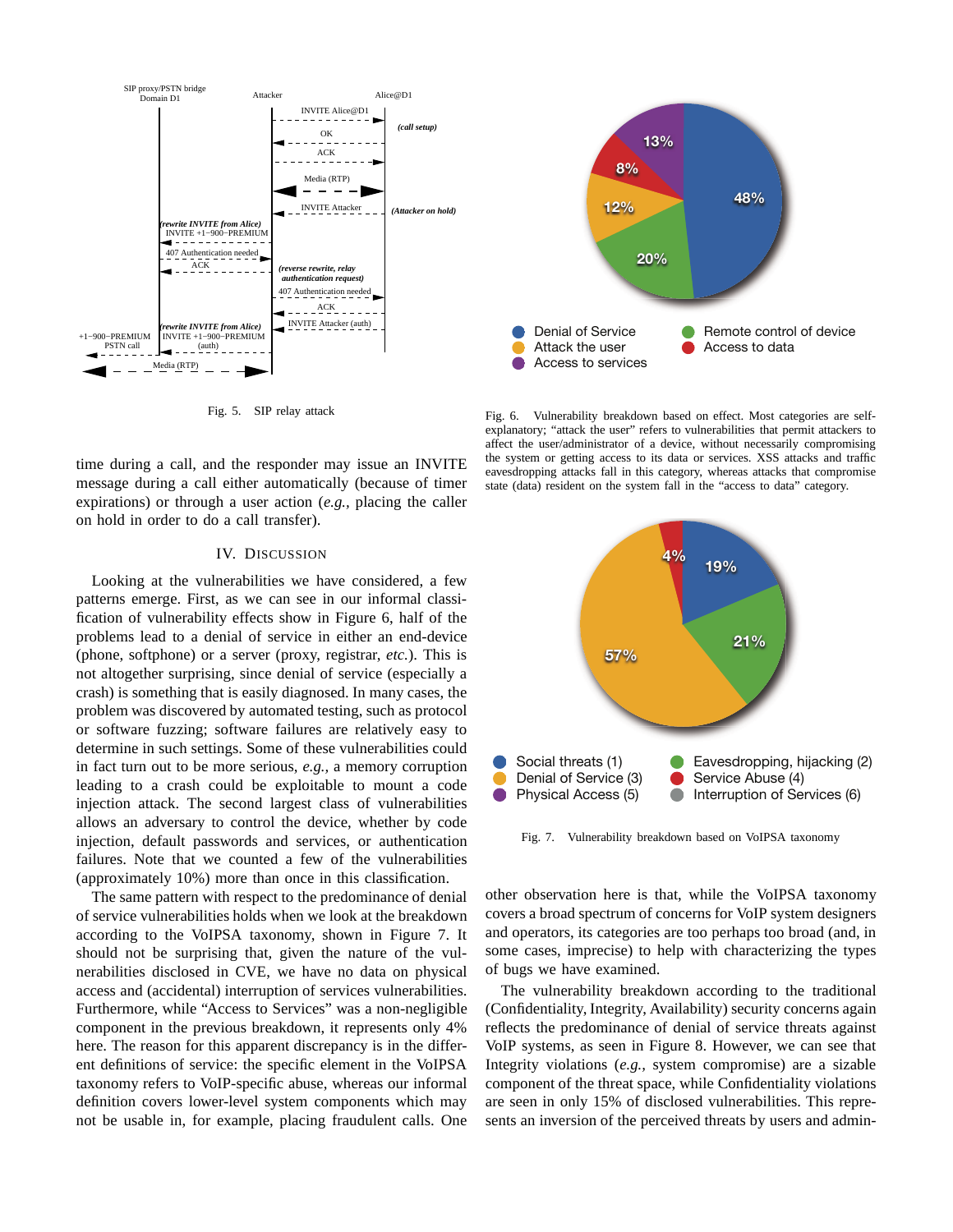

Fig. 8. Vulnerability breakdown based on "traditional" security classification  $(C_1, I_1, A_1)$ 

istrators, who (anecdotal evidence suggests) typically worry about such issues as call interception and eavesdropping.

Finally, Figure 9 shows the breakdown based on source of vulnerability. The overwhelming majority of reported problems arise from implementation issues, which should not be surprising given the nature of bug disclosure. Problems arising from configuration represented 7% of the total space, including such items as privileged services left on and default username/passwords. However, note that the true picture (*i.e.,* what actually happens with deployed systems) is probably different in that configuration problems are most likely undercounted: such problems are often site-specific and are not reported to bug-disclosure databases when discovered. On the other hand, implementation and protocol problems are prime candidates for disclosure. What is surprising is the presence of protocol vulnerabilities; one would expect that such problems were discovered and issued during protocol development, specification, and standardization. Their mere existence potentially indicates high protocol complexity.

The vulnerability analysis contained in this paper is, by its nature, static: we have presented a snapshot of known problems with VoIP systems, with no correlation with (and knowledge of) actual attacks exploiting these, or other vulnerabilities. A complete analysis of the threat space would also contain a dynamic component, whereby attacker behavior patterns and trends would be analyzed vis-a-vis actual, deployed VoIP systems or, lacking access to such, simulacra thereof [246].

# V. CONCLUSIONS

We can draw some preliminary conclusions with respect to threats and focus areas for future research based on the data examined so far. These can be summarized as follows:

1) The large majority of disclosed threats focused on denial of services attacks based on implementation issues. While fault-tolerance techniques can be applied in the case of servers (replication, hot standby, Byzantine fault



Fig. 9. Vulnerability breakdown based on source  $(I_2, C_2, P_2)$ 

tolerance, *etc.*), it is less clear how to provide similar levels of protection at acceptable cost and usability to end user devices. Unfortunately, the easy with which mass DoS attacks can be launched over the network against client devices means that they represent an attractive venue for attackers to achieve the same impact.

- 2) Code injection attacks in their various forms (buffer overflow, cross-site scripting, SQL injection, *etc.*) remain a problem. While a number of techniques have been developed, we need to do a better job at deploying and using them where possible, and devising new techniques suitable for the constrained environments that some vulnerable VoIP devices represent.
- 3) Weak default configurations remain a problem, as they do across a large class of consumer and enterprise products and software. The situation is likely to be much worse in the real world, considering the complexity of securely configuring a system with as many components as VoIP. Vendors must make an effort to provide secureby-default configurations, and to educate users how best to protect their systems. Administrators are in need of tools to analyze their existing configurations for vulnerabilities. While some tools that dynamically test network components (*e.g.,* firewalls), we need tools that work higher in the protocol and application stack (*i.e.,* interacting at the user level). Furthermore, we need ways of validating configurations across multiple components and protocols.
- 4) Finally, there is simply no excuse for protocol-level vulnerabilities. While there exist techniques for analyzing and verifying security protocols, they do not seem to cope well with complexity. Aside from using such tools and continuing their development, protocol designers and standardization committees must consider the impact of their decisions on system implementers, *i.e.,* whether it is likely that a feature or aspect of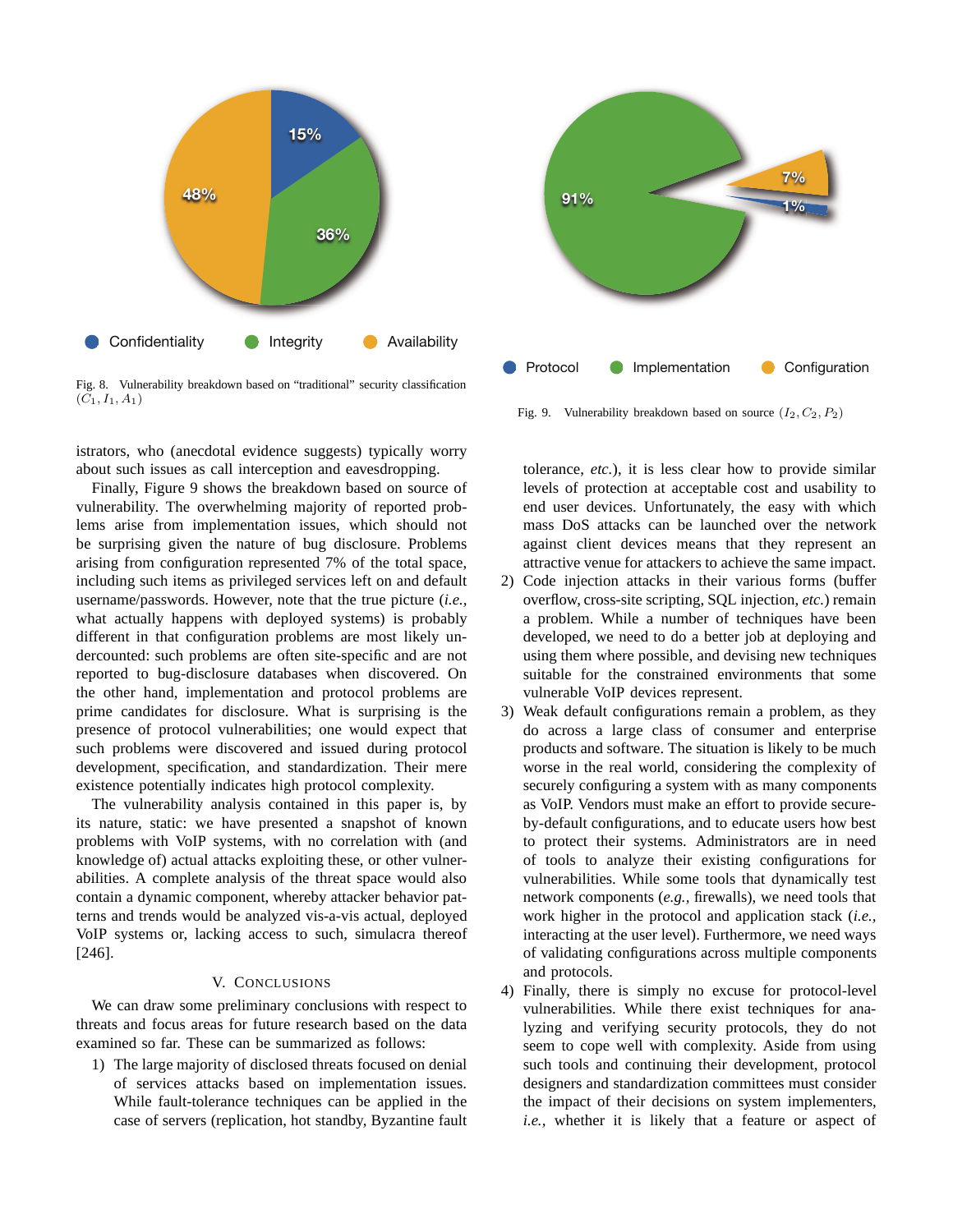the protocol is likely to be misunderstood and/or misimplemented. Simpler protocols are also desirable, but seem incompatible with the trends we have observed in standardization bodies.

Our plans for future work include expanding the data set we used for our analysis to include findings from academic work, adding and presenting more views (classifications) to the data, and developing dynamic views to VoIP-related misbehavior.

#### ACKNOWLEDGMENTS

This work was supported by the French National Research Agency (ANR) under Contract ANR-08-VERS-017.

#### **REFERENCES**

- [1] R. Droms, "Dynamic Host Configuration Protocol," RFC 2131 (Draft Standard), Mar. 1997, Updated by RFCs 3396, 4361, 5494.
- [2] P.V. Mockapetris, "Domain names concepts and facilities," RFC 1034 (Standard), Nov. 1987, Updated by RFCs 1101, 1183, 1348, 1876, 1982, 2065, 2181, 2308, 2535, 4033, 4034, 4035, 4343, 4035, 4592.
- [3] P.V. Mockapetris, "Domain names implementation and specification," RFC 1035 (Standard), Nov. 1987, Updated by RFCs 1101, 1183, 1348, 1876, 1982, 1995, 1996, 2065, 2136, 2181, 2137, 2308, 2535, 2845, 3425, 3658, 4033, 4034, 4035, 4343.
- [4] K. Sollins, "The TFTP Protocol (Revision 2)," RFC 1350 (Standard), July 1992, Updated by RFCs 1782, 1783, 1784, 1785, 2347, 2348, 2349.
- 
- [5] R. Finlayson, "Bootstrap loading using TFTP," RFC 906, June 1984. [6] P. Srisuresh and K. Egevang, Translator (Traditional NAT)," RFC 3022 (Informational), Jan. 2001.
- [7] J. Rosenberg, R. Mahy, P. Matthews, and D. Wing, "Session Traversal Utilities for NAT (STUN)," RFC 5389 (Proposed Standard), Oct. 2008.
- [8] D. Mills, "Network Time Protocol (Version 3) Specification, Implementation and Analysis," RFC 1305 (Draft Standard), Mar. 1992.
- [9] D. Harrington, R. Presuhn, and B. Wijnen, "An Architecture for Describing Simple Network Management Protocol (SNMP) Management Frameworks," RFC 3411 (Standard), Dec. 2002, Updated by RFC 5343.
- [10] T. Berners-Lee, R. Fielding, and H. Frystyk, "Hypertext Transfer Protocol – HTTP/1.0," RFC 1945 (Informational), May 1996.
- [11] R. Fielding, J. Gettys, J. Mogul, H. Frystyk, L. Masinter, P. Leach, and T. Berners-Lee, "Hypertext Transfer Protocol – HTTP/1.1," RFC 2616 (Draft Standard), June 1999, Updated by RFC 2817.
- [12] T. Dierks and E. Rescorla, "The Transport Layer Security (TLS) Protocol Version 1.2," RFC 5246 (Proposed Standard), Aug. 2008.
- [13] H. Schulzrinne, S. Casner, R. Frederick, and V. Jacobson, "RTP: A Transport Protocol for Real-Time Applications," RFC 3550 (Standard), July 2003, Updated by RFC 5506.
- [14] I. Johansson and M. Westerlund, "Support for Reduced-Size Real-Time Transport Control Protocol (RTCP): Opportunities and Consequences," RFC 5506 (Proposed Standard), Apr. 2009.
- [15] J. Rosenberg, H. Schulzrinne, G. Camarillo, A. Johnston, J. Peterson, R. Sparks, M. Handley, and E. Schooler, "SIP: Session Initiation Protocol," RFC 3261 (Proposed Standard), June 2002, Updated by RFCs 3265, 3853, 4320, 4916, 5393.
- [16] 3GPP, "Generic Access Network," http://www.3gpp.org/ftp/ Specs/html-info/43318.htm, 2009.
- [17] J. Franks, P. Hallam-Baker, J. Hostetler, S. Lawrence, P. Leach, A. Luotonen, and L. Stewart, "HTTP Authentication: Basic and Digest Access Authentication," RFC 2617 (Draft Standard), June 1999.
- [18] J. Postel, "Transmission Control Protocol," RFC 793 (Standard), Sept. 1981, Updated by RFCs 1122, 3168.
- [19] J. Postel, "User Datagram Protocol," RFC 768 (Standard), Aug. 1980.
- [20] L. Ong and J. Yoakum, "An Introduction to the Stream Control Transmission Protocol (SCTP)," RFC 3286 (Informational), May 2002.
- [21] E. Rescorla and N. Modadugu, "Datagram Transport Layer Security," RFC 4347 (Proposed Standard), Apr. 2006.
- [22] M. Handley, E. Rescorla, and IAB, "Internet Denial-of-Service Considerations," RFC 4732 (Informational), Dec. 2006.
- [23] M. Handley, V. Jacobson, and C. Perkins, "SDP: Session Description Protocol," RFC 4566 (Proposed Standard), July 2006.
- [24] B. Ramsdell, "Secure/Multipurpose Internet Mail Extensions (S/MIME) Version 3.1 Message Specification," RFC 3851 (Proposed Standard), July 2004.
- [25] S. Kent and K. Seo, "Security Architecture for the Internet Protocol." RFC 4301 (Proposed Standard), Dec. 2005.
- [26] S. Kent, "IP Encapsulating Security Payload (ESP)," RFC 4303 (Proposed Standard), Dec. 2005.
- [27] C. Kaufman, "Internet Key Exchange (IKEv2) Protocol," RFC 4306 (Proposed Standard), Dec. 2005, Updated by RFC 5282.
- [28] H. Haverinen and J. Salowey, "Extensible Authentication Protocol Method for Global System for Mobile Communications (GSM) Subscriber Identity Modules (EAP-SIM)," RFC 4186 (Informational), Jan. 2006.
- [29] J. Arkko and H. Haverinen, "Extensible Authentication Protocol Method for 3rd Generation Authentication and Key Agreement (EAP-AKA)," RFC 4187 (Informational), Jan. 2006.
- [30] J. Arkko, E. Carrara, F. Lindholm, M. Naslund, and K. Norrman, "MIKEY: Multimedia Internet KEYing," RFC 3830 (Proposed Standard), Aug. 2004, Updated by RFC 4738.
- [31] Tom Berson, "Skype Security Evaluation," Tech. Rep., October 2005.
- [32] S. A. Baset and H. Schulzrinne, "An Analysis of the Skype Peer-to-Peer Telephony Protocol," in *Proceedings of INFOCOM*, April 2006.
- [33] P. Biondi and F. Desclaux, "Silver Needle in the Skype," in *BlackHat Europe Conference*, March 2006, www.blackhat. com/presentations/bh-europe-06/bh-eu-06-biondi/ bh-eu-06-biondi-up.pdf.
- [34] VoIP Security Alliance, "VoIP Security and Privacy Threat Taxonomy, version 1.0," http://www.voipsa.org/Activities/ taxonomy.php, October 2005.
- [35] The Register, "Two charged with VoIP fraud," http://www. theregister.co.uk/2006/06/08/voip fraudsters nabbed/, June 2006.
- [36] The Register, "Fugitive VOIP hacker cuffed in Mexico," http://www.theregister.co.uk/2009/02/11/ fugitive voip hacker arrested/, February 2009.
- [37] "CVE-2007-4753," http://cve.mitre.org/cgi-bin/ cvename.cgi?name=CVE-2007-4753, 2007.
- [38] "CVE-2007-0431," http://cve.mitre.org/cgi-bin/ cvename.cgi?name=CVE-2007-0431, 2007.
- [39] "CVE-2007-4553," http://cve.mitre.org/cgi-bin/ cvename.cgi?name=CVE-2007-4553, 2007.
- [40] "CVE-2003-1114," http://cve.mitre.org/cgi-bin/ cvename.cgi?name=CVE-2003-1114, 2003.
- [41] "CVE-2006-1973," http://cve.mitre.org/cgi-bin/ cvename.cgi?name=CVE-2006-1973, 2006.<br>"CVE-2007-0648," http://cve.mitre
- [42] "CVE-2007-0648," http://cve.mitre.org/cgi-bin/ cvename.cgi?name=CVE-2007-0648, 2007.
- [43] "CVE-2007-2270," http://cve.mitre.org/cgi-bin/ cvename.cgi?name=CVE-2007-2270, 2007.<br>[44] "CVE-2007-4291," http://cve.mitre
- http://cve.mitre.org/cgi-bin/ cvename.cgi?name=CVE-2007-4291, 2007.
- [45] "CVE-2007-4292," http://cve.mitre.org/cgi-bin/ cvename.cgi?name=CVE-2007-4292, 2007.
- [46] "CVE-2008-3799," http://cve.mitre.org/cgi-bin/ cvename.cgi?name=CVE-2008-3799, 2008.<br>[47] "CVE-2008-3800," http://cve.mitre
- http://cve.mitre.org/cgi-bin/ cvename.cgi?name=CVE-2008-3800, 2008.
- [48] "CVE-2008-3801," http://cve.mitre.org/cgi-bin/ cvename.cgi?name=CVE-2008-3801, 2008.
- [49] "CVE-2008-3802," http://cve.mitre.org/cgi-bin/ cvename.cgi?name=CVE-2008-3802, 2008.
- [50] "CVE-2009-1158," http://cve.mitre.org/cgi-bin/ cvename.cgi?name=CVE-2009-1158, 2009.
- [51] "CVE-2004-0054," http://cve.mitre.org/cgi-bin/ cvename.cgi?name=CVE-2004-0054, 2004.
- [52] "CVE-2001-0546," http://cve.mitre.org/cgi-bin/ cvename.cgi?name=CVE-2001-0546, 2001.<br>"CVE-2002-2266," http://cve.mitre
- [53] "CVE-2002-2266," http://cve.mitre.org/cgi-bin/ cvename.cgi?name=CVE-2002-2266, 2002.
- [54] "CVE-2004-0498," http://cve.mitre.org/cgi-bin/ cvename.cgi?name=CVE-2004-0498, 2004.
- [55] "CVE-2004-2344," http://cve.mitre.org/cgi-bin/ cvename.cgi?name=CVE-2004-2344, 2004.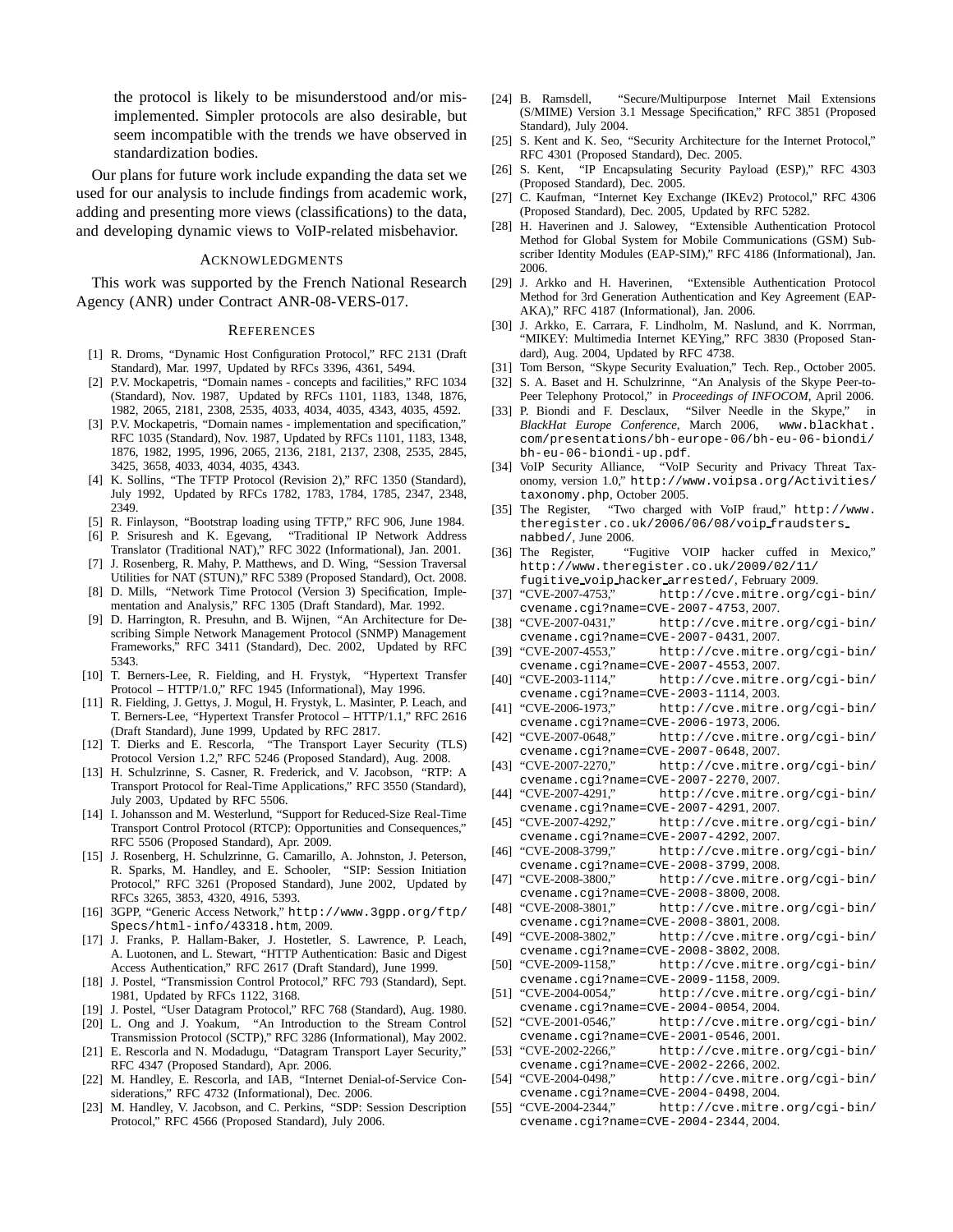- [56] "CVE-2004-2629," http://cve.mitre.org/cgi-bin/ cvename.cgi?name=CVE-2004-2629, 2004.
- [57] "CVE-2004-2758," http://cve.mitre.org/cgi-bin/ cvename.cgi?name=CVE-2004-2758, 2004.
- [58] "CVE-2007-4429," http://cve.mitre.org/cgi-bin/ cvename.cgi?name=CVE-2007-4429, 2007.
- [59] "CVE-2006-5084," http://cve.mitre.org/cgi-bin/ cvename.cgi?name=CVE-2006-5084, 2006.
- [60] "CVE-2005-3267," http://cve.mitre.org/cgi-bin/ cvename.cgi?name=CVE-2005-3267, 2005.<br>[61] "CVE-2004-1777," http://cve.mitre
- http://cve.mitre.org/cgi-bin/ cvename.cgi?name=CVE-2004-1777, 2004.
- [62] "CVE-2003-1108," http://cve.mitre.org/cgi-bin/ cvename.cgi?name=CVE-2003-1108, 2003.
- [63] "CVE-2003-1109," http://cve.mitre.org/cgi-bin/ cvename.cgi?name=CVE-2003-1109, 2003.
- [64] "CVE-2003-1110," http://cve.mitre.org/cgi-bin/ cvename.cgi?name=CVE-2003-1110, 2003.<br>[65] "CVE-2003-1111," http://cve.mitre
- http://cve.mitre.org/cgi-bin/ cvename.cgi?name=CVE-2003-1111, 2003.<br>[66] "CVE-2003-1112," http://cve.mitre
- http://cve.mitre.org/cgi-bin/ cvename.cgi?name=CVE-2003-1112, 2003.
- [67] "CVE-2003-1113," http://cve.mitre.org/cgi-bin/ cvename.cgi?name=CVE-2003-1113, 2003.
- [68] "CVE-2003-1115," http://cve.mitre.org/cgi-bin/ cvename.cgi?name=CVE-2003-1115, 2003.
- [69] "CVE-2004-0504," http://cve.mitre.org/cgi-bin/ cvename.cgi?name=CVE-2004-0504, 2004.
- [70] "CVE-2005-4466," http://cve.mitre.org/cgi-bin/ cvename.cgi?name=CVE-2005-4466, 2005.
- [71] "CVE-2006-5445," http://cve.mitre.org/cgi-bin/ cvename.cgi?name=CVE-2006-5445, 2006.<br>[72] "CVE-2006-2924," http://cve.mitre
- http://cve.mitre.org/cgi-bin/ cvename.cgi?name=CVE-2006-2924, 2006.
- [73] "CVE-2006-0739," http://cve.mitre.org/cgi-bin/ cvename.cgi?name=CVE-2006-0739, 2006.
- [74] "CVE-2006-0738," http://cve.mitre.org/cgi-bin/ cvename.cgi?name=CVE-2006-0738, 2006.
- [75] "CVE-2006-0737," http://cve.mitre.org/cgi-bin/ cvename.cgi?name=CVE-2006-0737, 2006.<br>[76] "CVE-2007-6371," http://cve.mitre.
- http://cve.mitre.org/cgi-bin/
- cvename.cgi?name=CVE-2007-6371, 2007.<br>[77] "CVE-2007-5583," http://cve.mitre http://cve.mitre.org/cgi-bin/ cvename.cgi?name=CVE-2007-5583, 2007.
- [78] "CVE-2007-5537," http://cve.mitre.org/cgi-bin/ cvename.cgi?name=CVE-2007-5537, 2007.<br>[79] "CVE-2007-4924," http://cve.mitre
- http://cve.mitre.org/cgi-bin/ cvename.cgi?name=CVE-2007-4924, 2007.
- [80] "CVE-2007-4459," http://cve.mitre.org/cgi-bin/ cvename.cgi?name=CVE-2007-4459, 2007.
- [81] "CVE-2007-4455," http://cve.mitre.org/cgi-bin/ cvename.cgi?name=CVE-2007-4455, 2007.
- [82] "CVE-2007-4382," http://cve.mitre.org/cgi-bin/ cvename.cgi?name=CVE-2007-4382, 2007.
- [83] "CVE-2007-4366," http://cve.mitre.org/cgi-bin/ cvename.cgi?name=CVE-2007-4366, 2007.<br>[84] "CVE-2007-3445," http://cve.mitre
- http://cve.mitre.org/cgi-bin/ cvename.cgi?name=CVE-2007-3445, 2007.
- [85] "CVE-2007-3444," http://cve.mitre.org/cgi-bin/ cvename.cgi?name=CVE-2007-3444, 2007.<br>[86] "CVE-2007-3443," http://cve.mitre
- http://cve.mitre.org/cgi-bin/ cvename.cgi?name=CVE-2007-3443, 2007.
- [87] "CVE-2007-3442," http://cve.mitre.org/cgi-bin/ cvename.cgi?name=CVE-2007-3442, 2007.
- [88] "CVE-2007-3441," http://cve.mitre.org/cgi-bin/ cvename.cgi?name=CVE-2007-3441, 2007.<br>[89] "CVE-2007-3437," http://cve.mitre
- http://cve.mitre.org/cgi-bin/ cvename.cgi?name=CVE-2007-3437, 2007.<br>[90] "CVE-2007-3369," http://cve.mitre.
- http://cve.mitre.org/cgi-bin/ cvename.cgi?name=CVE-2007-3369, 2007.
- [91] "CVE-2007-3368," http://cve.mitre.org/cgi-bin/ cvename.cgi?name=CVE-2007-3368, 2007.
- [92] "CVE-2007-3363," http://cve.mitre.org/cgi-bin/ cvename.cgi?name=CVE-2007-3363, 2007.
- [93] "CVE-2007-3362," http://cve.mitre.org/cgi-bin/ cvename.cgi?name=CVE-2007-3362, 2007.
- [94] "CVE-2007-3361," http://cve.mitre.org/cgi-bin/ cvename.cgi?name=CVE-2007-3361, 2007.
- [95] "CVE-2007-3351," http://cve.mitre.org/cgi-bin/ cvename.cgi?name=CVE-2007-3351, 2007.
- [96] "CVE-2007-3350," http://cve.mitre.org/cgi-bin/ cvename.cgi?name=CVE-2007-3350, 2007.<br>"CVE-2007-3349." http://cve.mitre
- [97] "CVE-2007-3349," http://cve.mitre.org/cgi-bin/ cvename.cgi?name=CVE-2007-3349, 2007.<br>"CVE-2007-3348," http://cve.mitre
- [98] "CVE-2007-3348," http://cve.mitre.org/cgi-bin/ cvename.cgi?name=CVE-2007-3348, 2007.
- [99] "CVE-2007-3322," http://cve.mitre.org/cgi-bin/ cvename.cgi?name=CVE-2007-3322, 2007.
- [100] "CVE-2007-3321," http://cve.mitre.org/cgi-bin/ cvename.cgi?name=CVE-2007-3321, 2007.
- [101] "CVE-2007-3318," http://cve.mitre.org/cgi-bin/ cvename.cgi?name=CVE-2007-3318, 2007.<br>"CVE-2007-3317," http://cve.mitre
- [102] "CVE-2007-3317," http://cve.mitre.org/cgi-bin/ cvename.cgi?name=CVE-2007-3317, 2007.<br>"CVE-2007-2297," http://cve.mitre
- [103] "CVE-2007-2297," http://cve.mitre.org/cgi-bin/ cvename.cgi?name=CVE-2007-2297, 2007.
- [104] "CVE-2007-1693," http://cve.mitre.org/cgi-bin/ cvename.cgi?name=CVE-2007-1693, 2007.
- [105] "CVE-2007-1650," http://cve.mitre.org/cgi-bin/ cvename.cgi?name=CVE-2007-1650, 2007.
- [106] "CVE-2007-1594," http://cve.mitre.org/cgi-bin/ cvename.cgi?name=CVE-2007-1594, 2007.
- [107] "CVE-2007-1590," http://cve.mitre.org/cgi-bin/ cvename.cgi?name=CVE-2007-1590, 2007.
- $[108]$  "CVE-2007-1561," http://cve.mitre.org/cgi-bin/ cvename.cgi?name=CVE-2007-1561, 2007.<br>[109] "CVE-2007-1542." http://cve.mitre
- http://cve.mitre.org/cgi-bin/ cvename.cgi?name=CVE-2007-1542, 2007.
- [110] "CVE-2007-1306," http://cve.mitre.org/cgi-bin/ cvename.cgi?name=CVE-2007-1306, 2007.
- [111] "CVE-2007-0961," http://cve.mitre.org/cgi-bin/ cvename.cgi?name=CVE-2007-0961, 2007.
- [112] "CVE-2008-0095," http://cve.mitre.org/cgi-bin/ cvename.cgi?name=CVE-2008-0095, 2008.
- [113] "CVE-2008-0263," http://cve.mitre.org/cgi-bin/ cvename.cgi?name=CVE-2008-0263, 2008.<br>"CVE-2008-1249," http://cve.mitre
- [114] "CVE-2008-1249," http://cve.mitre.org/cgi-bin/ cvename.cgi?name=CVE-2008-1249, 2008.
- [115] "CVE-2008-1741," http://cve.mitre.org/cgi-bin/ cvename.cgi?name=CVE-2008-1741, 2008.<br>[116] "CVE-2008-1745." http://cve.mitre
- http://cve.mitre.org/cgi-bin/ cvename.cgi?name=CVE-2008-1745, 2008.
- [117] "CVE-2008-1747," http://cve.mitre.org/cgi-bin/ cvename.cgi?name=CVE-2008-1747, 2008.
- [118] "CVE-2008-1748," http://cve.mitre.org/cgi-bin/ cvename.cgi?name=CVE-2008-1748, 2008.
- [119] "CVE-2008-1959," http://cve.mitre.org/cgi-bin/ cvename.cgi?name=CVE-2008-1959, 2008.
- [120] "CVE-2008-2119," http://cve.mitre.org/cgi-bin/ cvename.cgi?name=CVE-2008-2119, 2008.<br>"CVE-2008-2732," http://cve.mitre
- [121] "CVE-2008-2732," http://cve.mitre.org/cgi-bin/ cvename.cgi?name=CVE-2008-2732, 2008.
- [122] "CVE-2008-2733," http://cve.mitre.org/cgi-bin/ cvename.cgi?name=CVE-2008-2733, 2008.<br>[123] "CVE-2008-2734," http://cve.mitre
- http://cve.mitre.org/cgi-bin/ cvename.cgi?name=CVE-2008-2734, 2008.
- [124] "CVE-2008-2735," http://cve.mitre.org/cgi-bin/ cvename.cgi?name=CVE-2008-2735, 2008.
- [125] "CVE-2008-3157," http://cve.mitre.org/cgi-bin/ cvename.cgi?name=CVE-2008-3157, 2008.<br>[126] "CVE-2008-3210," http://cve.mitre
- http://cve.mitre.org/cgi-bin/ cvename.cgi?name=CVE-2008-3210, 2008.<br>"CVE-2008-3778," http://cve.mitre
- [127] "CVE-2008-3778," http://cve.mitre.org/cgi-bin/ cvename.cgi?name=CVE-2008-3778, 2008.
- [128] "CVE-2008-4444," http://cve.mitre.org/cgi-bin/ cvename.cgi?name=CVE-2008-4444, 2008.
- [129] "CVE-2008-5180," http://cve.mitre.org/cgi-bin/ cvename.cgi?name=CVE-2008-5180, 2008.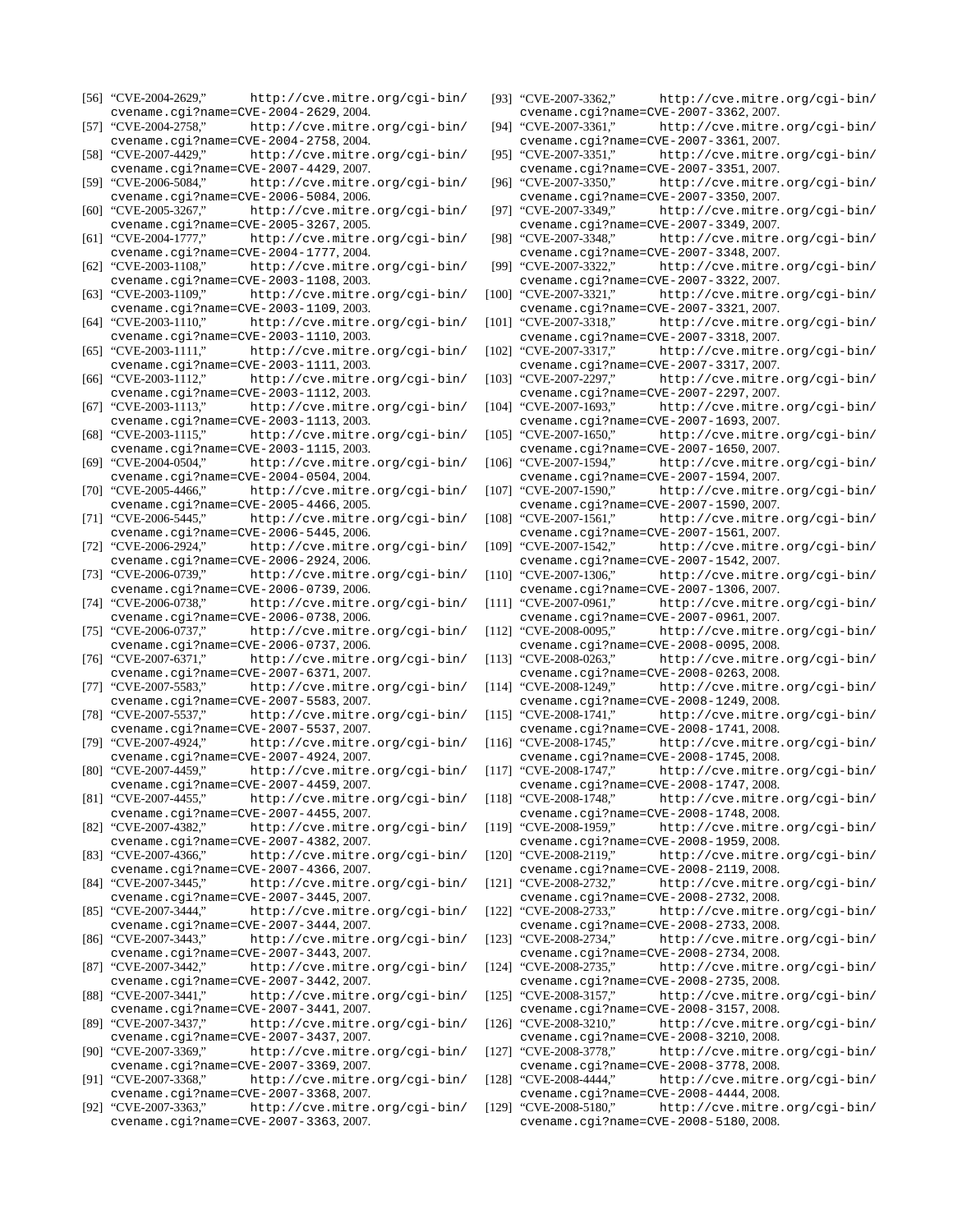- [130] "CVE-2008-6140," http://cve.mitre.org/cgi-bin/ cvename.cgi?name=CVE-2008-6140, 2008.
- [131] "CVE-2008-6574," http://cve.mitre.org/cgi-bin/ cvename.cgi?name=CVE-2008-6574, 2008.
- [132] "CVE-2008-6575," http://cve.mitre.org/cgi-bin/ cvename.cgi?name=CVE-2008-6575, 2008.
- [133] "CVE-2009-0871," http://cve.mitre.org/cgi-bin/ cvename.cgi?name=CVE-2009-0871, 2009.
- [134] "CVE-2009-0636," http://cve.mitre.org/cgi-bin/ cvename.cgi?name=CVE-2009-0636, 2009.<br>[135] "CVE-2009-0630," http://cve.mitre
- http://cve.mitre.org/cgi-bin/ cvename.cgi?name=CVE-2009-0630, 2009.
- [136] "CVE-2009-0631," http://cve.mitre.org/cgi-bin/ cvename.cgi?name=CVE-2009-0631, 2009.
- [137] "CVE-2007-5591," http://cve.mitre.org/cgi-bin/ cvename.cgi?name=CVE-2007-5591, 2007.
- [138] "CVE-2007-5556," http://cve.mitre.org/cgi-bin/ cvename.cgi?name=CVE-2007-5556, 2007.<br>[139] "CVE-2007-5369," http://cve.mitre
- http://cve.mitre.org/cgi-bin/ cvename.cgi?name=CVE-2007-5369, 2007.<br>[140] "CVE-2007-2886," http://cve.mitre
- http://cve.mitre.org/cgi-bin/ cvename.cgi?name=CVE-2007-2886, 2007.
- [141] "CVE-2006-7121," http://cve.mitre.org/cgi-bin/ cvename.cgi?name=CVE-2006-7121, 2006.
- [142] "CVE-2006-6411," http://cve.mitre.org/cgi-bin/ cvename.cgi?name=CVE-2006-6411, 2006.
- [143] "CVE-2006-5233," http://cve.mitre.org/cgi-bin/ cvename.cgi?name=CVE-2006-5233, 2006.
- [144] "CVE-2006-5231," http://cve.mitre.org/cgi-bin/ cvename.cgi?name=CVE-2006-5231, 2006.
- $[145]$  "CVE-2005-3989," http://cve.mitre.org/cgi-bin/ cvename.cgi?name=CVE-2005-3989, 2005.<br>[146] "CVE-2004-1977," http://cve.mitre
- http://cve.mitre.org/cgi-bin/ cvename.cgi?name=CVE-2004-1977, 2004.
- [147] "CVE-2002-0882," http://cve.mitre.org/cgi-bin/ cvename.cgi?name=CVE-2002-0882, 2002.
- [148] "CVE-2002-0880," http://cve.mitre.org/cgi-bin/ cvename.cgi?name=CVE-2002-0880, 2002.
- [149] "CVE-2002-0835," http://cve.mitre.org/cgi-bin/ cvename.cgi?name=CVE-2002-0835, 2002.
- [150] "CVE-2007-3436," http://cve.mitre.org/cgi-bin/ cvename.cgi?name=CVE-2007-3436, 2007.<br>[151] "CVE-2005-4464," http://cve.mitre
- http://cve.mitre.org/cgi-bin/ cvename.cgi?name=CVE-2005-4464, 2005.
- [152] "CVE-2007-5488," http://cve.mitre.org/cgi-bin/ cvename.cgi?name=CVE-2007-5488, 2007.<br>[153] "CVE-2007-5411," http://cve.mitre
- http://cve.mitre.org/cgi-bin/ cvename.cgi?name=CVE-2007-5411, 2007.
- [154] "CVE-2008-0582," http://cve.mitre.org/cgi-bin/ cvename.cgi?name=CVE-2008-0582, 2008.
- [155] "CVE-2008-0583," http://cve.mitre.org/cgi-bin/ cvename.cgi?name=CVE-2008-0583, 2008.
- [156] "CVE-2008-0454," http://cve.mitre.org/cgi-bin/ cvename.cgi?name=CVE-2008-0454, 2008.
- [157] "CVE-2006-2925," http://cve.mitre.org/cgi-bin/ cvename.cgi?name=CVE-2006-2925, 2006.<br>[158] "CVE-2007-2191," http://cve.mitre
- http://cve.mitre.org/cgi-bin/ cvename.cgi?name=CVE-2007-2191, 2007.
- [159] "CVE-2008-1251," http://cve.mitre.org/cgi-bin/ cvename.cgi?name=CVE-2008-1251, 2008.
- [160] "CVE-2008-6509," http://cve.mitre.org/cgi-bin/ cvename.cgi?name=CVE-2008-6509, 2008.
- [161] "CVE-2008-6573," http://cve.mitre.org/cgi-bin/ cvename.cgi?name=CVE-2008-6573, 2008.
- [162] "CVE-1999-0938," http://cve.mitre.org/cgi-bin/ cvename.cgi?name=CVE-1999-0938, 1999.<br>[163] "CVE-2008-1250," http://cve.mitre
- http://cve.mitre.org/cgi-bin/ cvename.cgi?name=CVE-2008-1250, 2008.<br>[164] "CVE-2008-6708," http://cve.mitre
- http://cve.mitre.org/cgi-bin/ cvename.cgi?name=CVE-2008-6708, 2008.
- [165] "CVE-2007-4498," http://cve.mitre.org/cgi-bin/ cvename.cgi?name=CVE-2007-4498, 2007.
- [166] "CVE-2007-3319," http://cve.mitre.org/cgi-bin/ cvename.cgi?name=CVE-2007-3319, 2007.
- [167] "CVE-2007-3177," http://cve.mitre.org/cgi-bin/ cvename.cgi?name=CVE-2007-3177, 2007.
- [168] "CVE-2007-0334," http://cve.mitre.org/cgi-bin/ cvename.cgi?name=CVE-2007-0334, 2007.
- [169] "CVE-2005-4050," http://cve.mitre.org/cgi-bin/ cvename.cgi?name=CVE-2005-4050, 2005.<br>[170] "CVE-2007-4294," http://cve.mitre
- http://cve.mitre.org/cgi-bin/ cvename.cgi?name=CVE-2007-4294, 2007.<br>[171] "CVE-2007-4295," http://cve.mitre
- http://cve.mitre.org/cgi-bin/ cvename.cgi?name=CVE-2007-4295, 2007.<br>[172] "CVE-2004-0056," http://cve.mitre
- http://cve.mitre.org/cgi-bin/ cvename.cgi?name=CVE-2004-0056, 2004.
- [173] "CVE-2004-0117," http://cve.mitre.org/cgi-bin/ cvename.cgi?name=CVE-2004-0117, 2004.
- [174] "CVE-2005-3265," http://cve.mitre.org/cgi-bin/ cvename.cgi?name=CVE-2005-3265, 2005.
- [175] "CVE-2004-1114," http://cve.mitre.org/cgi-bin/ cvename.cgi?name=CVE-2004-1114, 2004.<br>[176] "CVE-2003-0761," http://cve.mitre
- http://cve.mitre.org/cgi-bin/ cvename.cgi?name=CVE-2003-0761, 2003.
- [177] "CVE-2006-4029," http://cve.mitre.org/cgi-bin/ cvename.cgi?name=CVE-2006-4029, 2006.
- [178] "CVE-2006-3594," http://cve.mitre.org/cgi-bin/ cvename.cgi?name=CVE-2006-3594, 2006.
- [179] "CVE-2006-3524," http://cve.mitre.org/cgi-bin/ cvename.cgi?name=CVE-2006-3524, 2006.
- [180] "CVE-2006-0359," http://cve.mitre.org/cgi-bin/ cvename.cgi?name=CVE-2006-0359, 2006.
- [181] "CVE-2006-0189," http://cve.mitre.org/cgi-bin/ cvename.cgi?name=CVE-2006-0189, 2006.
- [182] "CVE-2007-5788," http://cve.mitre.org/cgi-bin/ cvename.cgi?name=CVE-2007-5788, 2007.<br>[183] "CVE-2007-3438." http://cve.mitre
- http://cve.mitre.org/cgi-bin/ cvename.cgi?name=CVE-2007-3438, 2007.
- [184] "CVE-2007-2293," http://cve.mitre.org/cgi-bin/ cvename.cgi?name=CVE-2007-2293, 2007.
- [185] "CVE-2007-0746," http://cve.mitre.org/cgi-bin/ cvename.cgi?name=CVE-2007-0746, 2007.
- [186] "CVE-2008-0528," http://cve.mitre.org/cgi-bin/ cvename.cgi?name=CVE-2008-0528, 2008.
- [187] "CVE-2008-0530," http://cve.mitre.org/cgi-bin/ cvename.cgi?name=CVE-2008-0530, 2008.<br>[188] "CVE-2008-0531," http://cve.mitre
- http://cve.mitre.org/cgi-bin/ cvename.cgi?name=CVE-2008-0531, 2008.
- [189] "CVE-2008-2085," http://cve.mitre.org/cgi-bin/ cvename.cgi?name=CVE-2008-2085, 2008.<br>[190] "CVE-2007-4489." http://cve.mitre
- http://cve.mitre.org/cgi-bin/ cvename.cgi?name=CVE-2007-4489, 2007.
- [191] "CVE-2005-2081," http://cve.mitre.org/cgi-bin/ cvename.cgi?name=CVE-2005-2081, 2005.
- [192] "CVE-2003-0819," http://cve.mitre.org/cgi-bin/ cvename.cgi?name=CVE-2003-0819, 2003.
- [193] "CVE-2005-1461," http://cve.mitre.org/cgi-bin/ cvename.cgi?name=CVE-2005-1461, 2005.
- [194] "CVE-2008-2545," http://cve.mitre.org/cgi-bin/ cvename.cgi?name=CVE-2008-2545, 2008.<br>"CVE-2008-1805," http://cve.mitre
- [195] "CVE-2008-1805," http://cve.mitre.org/cgi-bin/ cvename.cgi?name=CVE-2008-1805, 2008.
- [196] "CVE-2007-5989," http://cve.mitre.org/cgi-bin/ cvename.cgi?name=CVE-2007-5989, 2007.<br>[197] "CVE-2007-3896," http://cve.mitre
- http://cve.mitre.org/cgi-bin/ cvename.cgi?name=CVE-2007-3896, 2007.
- [198] "CVE-2008-6709," http://cve.mitre.org/cgi-bin/ cvename.cgi?name=CVE-2008-6709, 2008.
- [199] "CVE-2008-1334," http://cve.mitre.org/cgi-bin/ cvename.cgi?name=CVE-2008-1334, 2008.<br>[200] "CVE-2006-2312," http://cve.mitre
- http://cve.mitre.org/cgi-bin/ cvename.cgi?name=CVE-2006-2312, 2006.<br>[201] "CVE-2005-2181," http://cve.mitre
- http://cve.mitre.org/cgi-bin/ cvename.cgi?name=CVE-2005-2181, 2005.
- [202] "CVE-2005-2182," http://cve.mitre.org/cgi-bin/ cvename.cgi?name=CVE-2005-2182, 2005.
- [203] "CVE-2007-5791," http://cve.mitre.org/cgi-bin/ cvename.cgi?name=CVE-2007-5791, 2007.